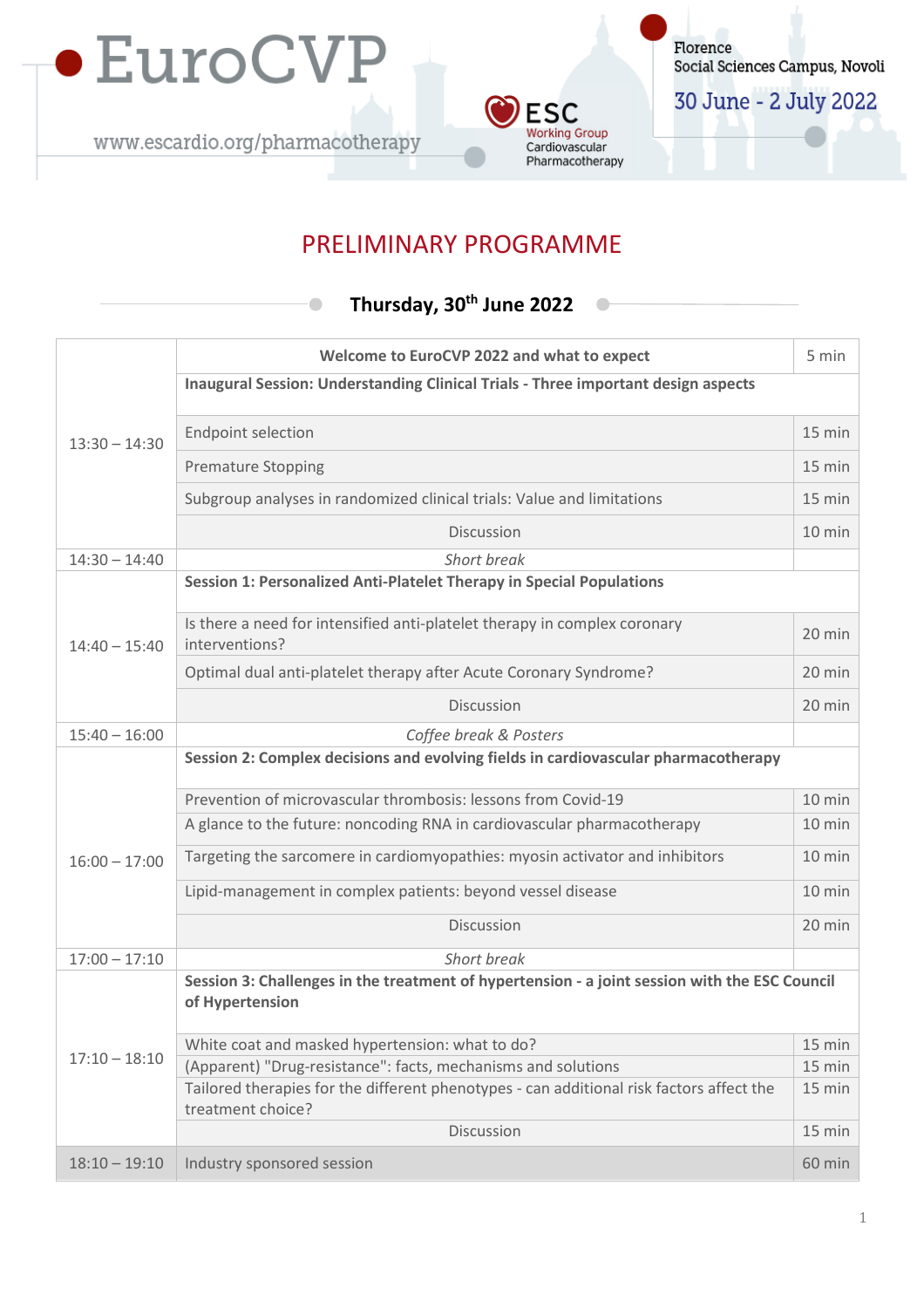

 $\bullet$ 



Florence Social Sciences Campus, Novoli

30 June - 2 July 2022

# **Friday, 1st July 2022**

| $08:00 - 08:55$ | The European Heart Journal - Cardiovascular Pharmacotherapy                                                                |        |  |
|-----------------|----------------------------------------------------------------------------------------------------------------------------|--------|--|
|                 | Learn about the journal and how to get your research published                                                             | 15 min |  |
|                 | Best Papers in EHJ CVP 2021                                                                                                | 15 min |  |
|                 | Papers with the highest Altmetric index in 2021                                                                            | 15 min |  |
|                 | <b>Best Poster Award</b>                                                                                                   | 10 min |  |
| $08:55 - 09:05$ | Short break                                                                                                                |        |  |
| $09:05 - 10:05$ | Session 4: Oral Anticoagulation and anti-thrombotic therapy in patients with obstructive<br><b>Coronary Artery Disease</b> |        |  |
|                 | Time to retire acetylsalicylic acid after PCI in AF patients?                                                              | 15 min |  |
|                 | Myocardial Infarction in coronary ectasia patients: Anticoagulation and Anti-Platelet<br>Therapy                           | 15 min |  |
|                 | Anti-thrombotic therapy decisions in left ventricular thrombi                                                              | 15 min |  |
|                 | Discussion                                                                                                                 | 15 min |  |
| $10:05 - 10:30$ | Coffee break & Posters                                                                                                     |        |  |
|                 | Session 5: Personalized Strategies for Oral Anticoagulation in older people                                                |        |  |
|                 | Low dose DOAC is better!                                                                                                   | 20 min |  |
| $10:30 - 11:30$ | A standard DOAC dose is preferable                                                                                         | 20 min |  |
|                 | Discussion                                                                                                                 | 20 min |  |
| $11:30 - 11:40$ | Short break                                                                                                                |        |  |
| $11:40 - 12:40$ | Industry sponsored session                                                                                                 | 60 min |  |
| 12:40-14:00     | Lunch break                                                                                                                |        |  |
| $14:00 - 15:00$ | Session 6: Facing the challenge of polypharmacy in older people                                                            |        |  |
|                 | Age-related changes in the pharmacokinetics and pharmacodynamics of<br>cardiovascular drugs                                | 15 min |  |
|                 | Inappropriate polypharmacy                                                                                                 | 15 min |  |
|                 | (De-)Prescribing in older people - A clinical challenge                                                                    | 15 min |  |
|                 | Discussion                                                                                                                 | 15 min |  |
| $15:00 - 15:10$ | Short break                                                                                                                |        |  |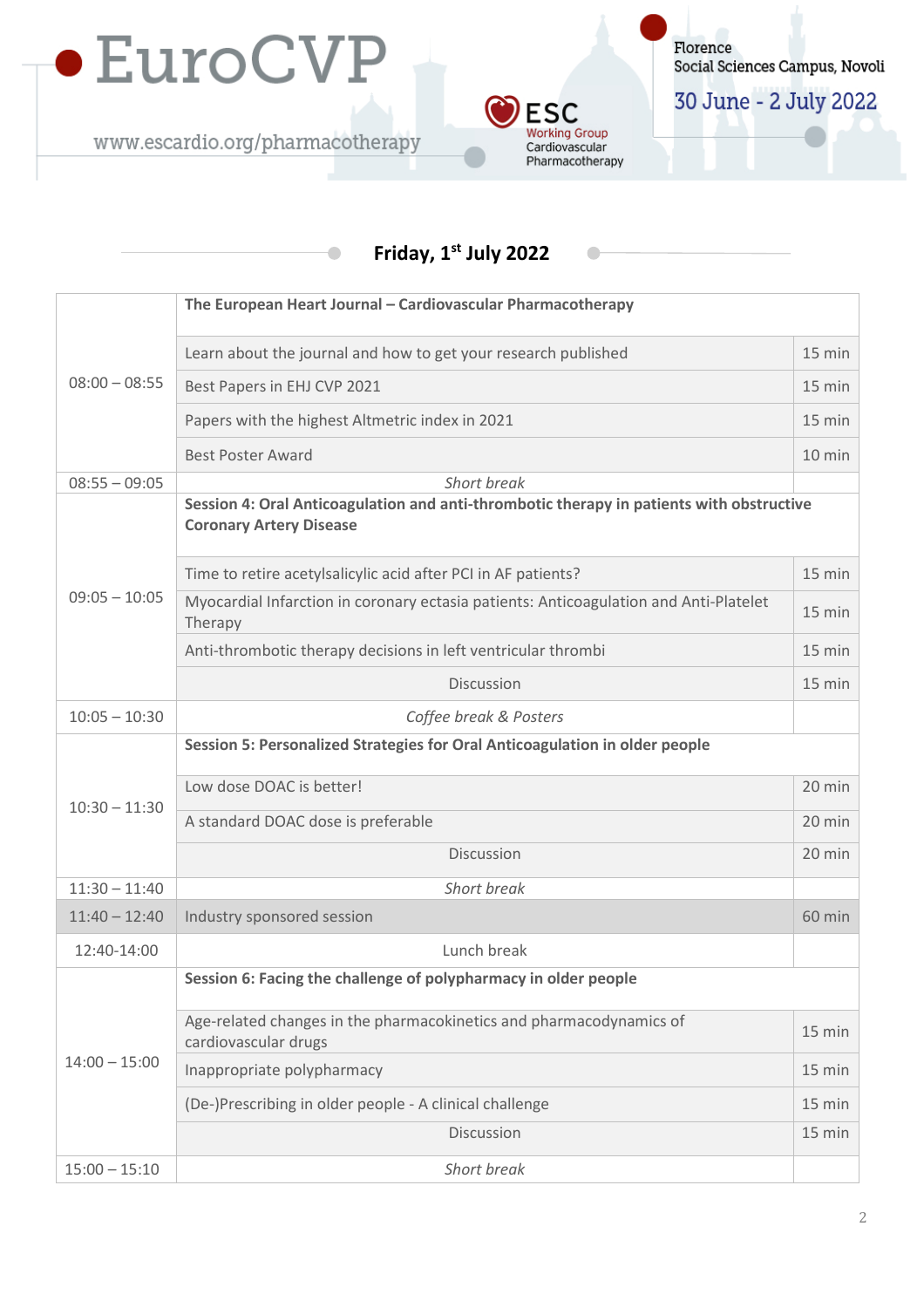

 $\bullet$ 



30 June - 2 July 2022

#### **Friday, 1st July 2022**

**ESC Working Group** 

Cardiovascular Pharmacotherapy

| $15:10 - 16:10$ | Session 7: Antithrombotic therapy after TAVI in the older patient                           |                  |  |
|-----------------|---------------------------------------------------------------------------------------------|------------------|--|
|                 | Single antithrombotic therapy should be preferred!                                          | 20 min           |  |
|                 | Dual antithrombotic therapy is the choice!                                                  | 20 min           |  |
|                 | <b>Discussion</b>                                                                           | 20 min           |  |
| 16:10-16:40     | Coffee break & Posters                                                                      |                  |  |
| $16:40 - 17:40$ | Session 8: The new era of SGLT2 Inhibitors in Cardiovascular Disease                        |                  |  |
|                 | The impact of SGLT2 inhibitors in the entire spectrum of Heart Failure                      | $15 \text{ min}$ |  |
|                 | Their role in Coronarary Antery Disease                                                     | 15 min           |  |
|                 | SGLT2 inhibitors in Acute Heart Failure and Renal Protection                                | 15 min           |  |
|                 | <b>Discussion</b>                                                                           | $15 \text{ min}$ |  |
| $17:40 - 17:50$ | Short break                                                                                 |                  |  |
| $17:50 - 18:50$ | Session 9: Heart Failure treatment: A Look Beyond the Guidelines - a joint session with HFA |                  |  |
|                 | Implementation of use of heart failure treatments in clinical practice: is it needed?       | 15 min           |  |
|                 | Challenges to the implementation of the new HF guidelines                                   | $15 \text{ min}$ |  |
|                 | Patient profiling for guiding treatment initiation and optimization                         | $15 \text{ min}$ |  |
|                 | Discussion                                                                                  | 15 min           |  |